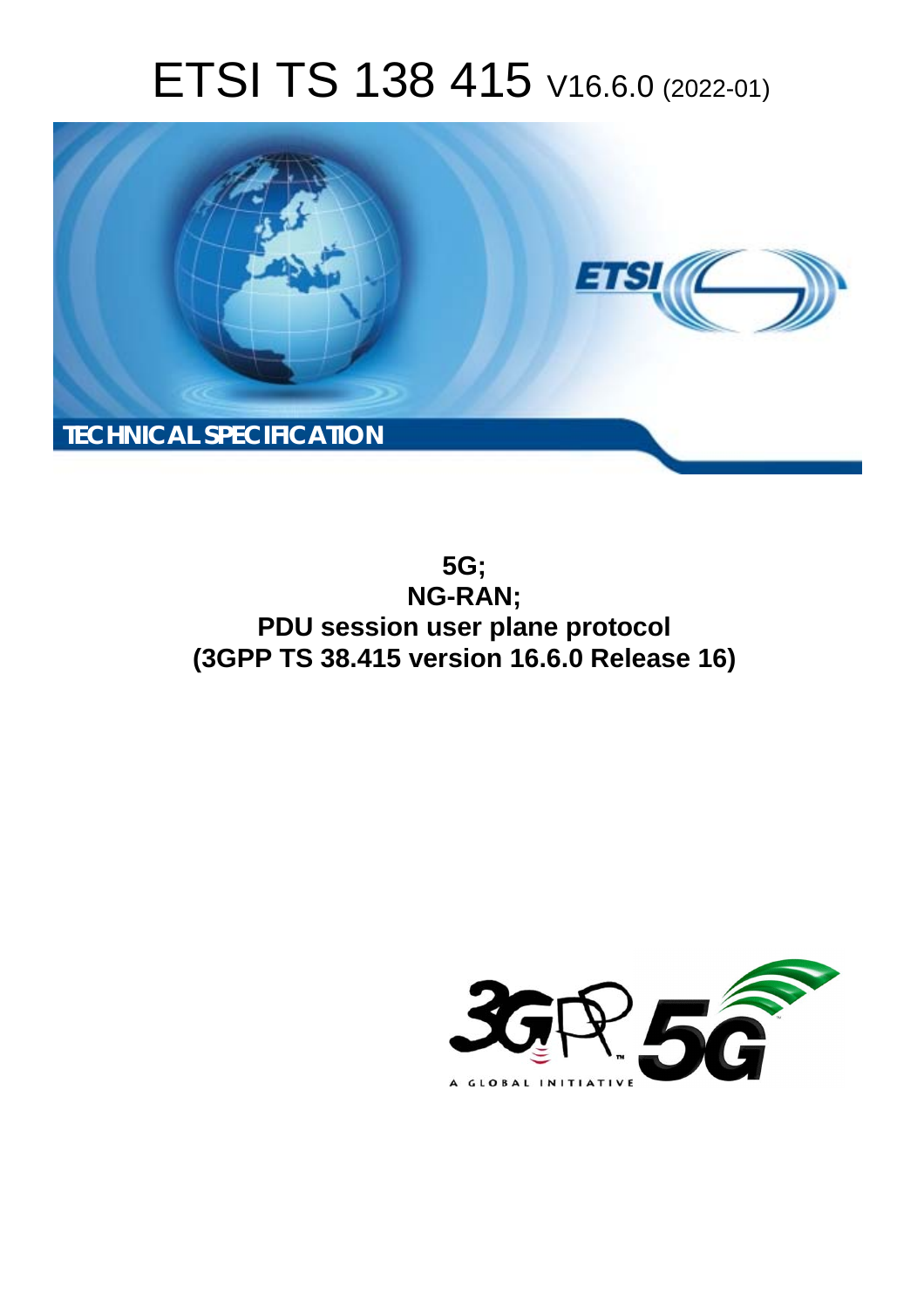Reference RTS/TSGR-0338415vg60

Keywords

 $\overline{5G}$ 

#### *ETSI*

650 Route des Lucioles F-06921 Sophia Antipolis Cedex - FRANCE

Tel.: +33 4 92 94 42 00 Fax: +33 4 93 65 47 16

Siret N° 348 623 562 00017 - APE 7112B Association à but non lucratif enregistrée à la Sous-Préfecture de Grasse (06) N° w061004871

#### *Important notice*

The present document can be downloaded from: <http://www.etsi.org/standards-search>

The present document may be made available in electronic versions and/or in print. The content of any electronic and/or print versions of the present document shall not be modified without the prior written authorization of ETSI. In case of any existing or perceived difference in contents between such versions and/or in print, the prevailing version of an ETSI deliverable is the one made publicly available in PDF format at [www.etsi.org/deliver](http://www.etsi.org/deliver).

Users of the present document should be aware that the document may be subject to revision or change of status. Information on the current status of this and other ETSI documents is available at <https://portal.etsi.org/TB/ETSIDeliverableStatus.aspx>

If you find errors in the present document, please send your comment to one of the following services: <https://portal.etsi.org/People/CommiteeSupportStaff.aspx>

#### *Notice of disclaimer & limitation of liability*

The information provided in the present deliverable is directed solely to professionals who have the appropriate degree of experience to understand and interpret its content in accordance with generally accepted engineering or other professional standard and applicable regulations.

No recommendation as to products and services or vendors is made or should be implied.

No representation or warranty is made that this deliverable is technically accurate or sufficient or conforms to any law and/or governmental rule and/or regulation and further, no representation or warranty is made of merchantability or fitness for any particular purpose or against infringement of intellectual property rights.

In no event shall ETSI be held liable for loss of profits or any other incidental or consequential damages.

Any software contained in this deliverable is provided "AS IS" with no warranties, express or implied, including but not limited to, the warranties of merchantability, fitness for a particular purpose and non-infringement of intellectual property rights and ETSI shall not be held liable in any event for any damages whatsoever (including, without limitation, damages for loss of profits, business interruption, loss of information, or any other pecuniary loss) arising out of or related to the use of or inability to use the software.

#### *Copyright Notification*

No part may be reproduced or utilized in any form or by any means, electronic or mechanical, including photocopying and microfilm except as authorized by written permission of ETSI. The content of the PDF version shall not be modified without the written authorization of ETSI.

The copyright and the foregoing restriction extend to reproduction in all media.

© ETSI 2022. All rights reserved.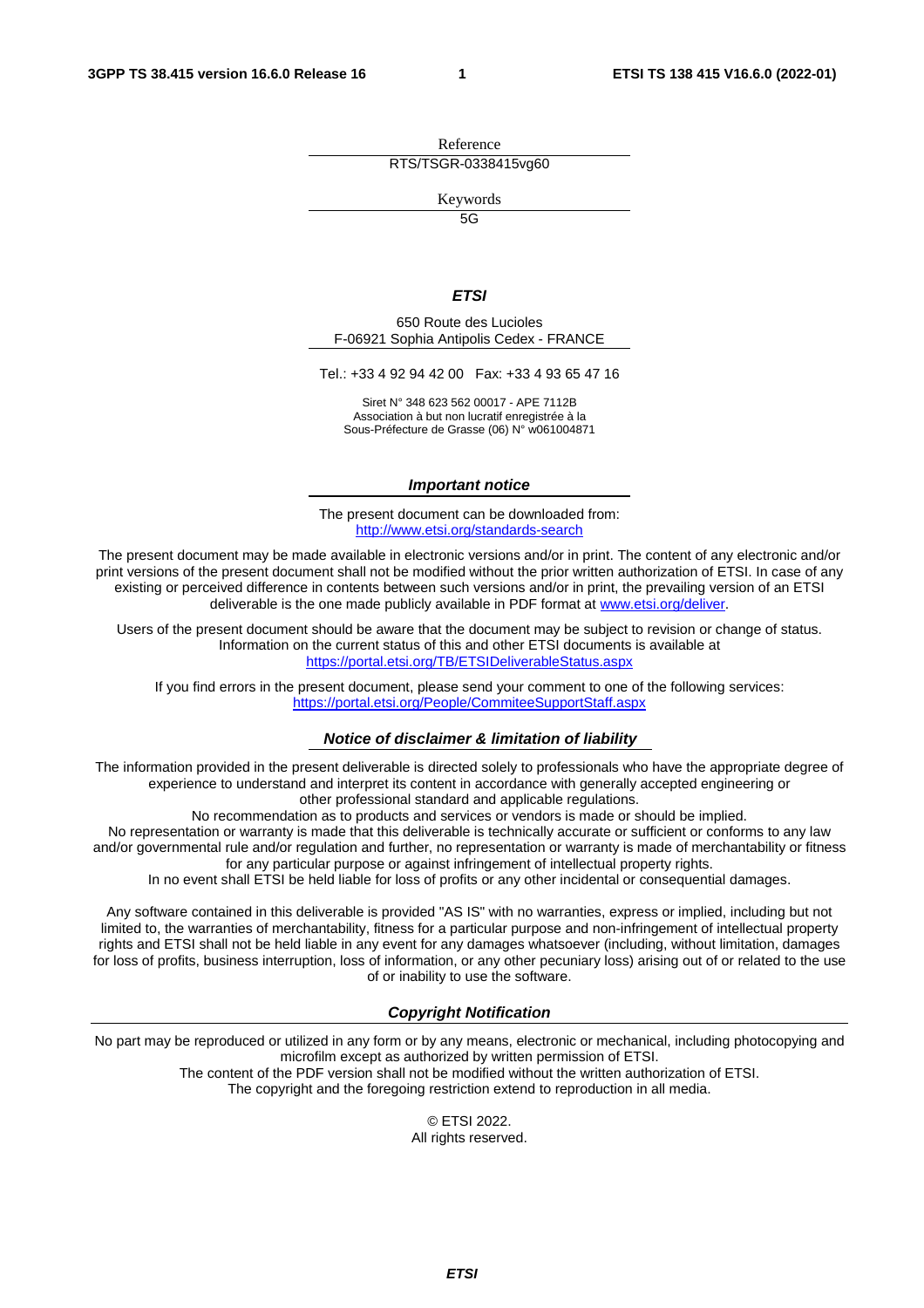## Intellectual Property Rights

#### Essential patents

IPRs essential or potentially essential to normative deliverables may have been declared to ETSI. The declarations pertaining to these essential IPRs, if any, are publicly available for **ETSI members and non-members**, and can be found in ETSI SR 000 314: *"Intellectual Property Rights (IPRs); Essential, or potentially Essential, IPRs notified to ETSI in respect of ETSI standards"*, which is available from the ETSI Secretariat. Latest updates are available on the ETSI Web server ([https://ipr.etsi.org/\)](https://ipr.etsi.org/).

Pursuant to the ETSI Directives including the ETSI IPR Policy, no investigation regarding the essentiality of IPRs, including IPR searches, has been carried out by ETSI. No guarantee can be given as to the existence of other IPRs not referenced in ETSI SR 000 314 (or the updates on the ETSI Web server) which are, or may be, or may become, essential to the present document.

#### **Trademarks**

The present document may include trademarks and/or tradenames which are asserted and/or registered by their owners. ETSI claims no ownership of these except for any which are indicated as being the property of ETSI, and conveys no right to use or reproduce any trademark and/or tradename. Mention of those trademarks in the present document does not constitute an endorsement by ETSI of products, services or organizations associated with those trademarks.

**DECT™**, **PLUGTESTS™**, **UMTS™** and the ETSI logo are trademarks of ETSI registered for the benefit of its Members. **3GPP™** and **LTE™** are trademarks of ETSI registered for the benefit of its Members and of the 3GPP Organizational Partners. **oneM2M™** logo is a trademark of ETSI registered for the benefit of its Members and of the oneM2M Partners. **GSM**® and the GSM logo are trademarks registered and owned by the GSM Association.

## Legal Notice

This Technical Specification (TS) has been produced by ETSI 3rd Generation Partnership Project (3GPP).

The present document may refer to technical specifications or reports using their 3GPP identities. These shall be interpreted as being references to the corresponding ETSI deliverables.

The cross reference between 3GPP and ETSI identities can be found under<http://webapp.etsi.org/key/queryform.asp>.

## Modal verbs terminology

In the present document "**shall**", "**shall not**", "**should**", "**should not**", "**may**", "**need not**", "**will**", "**will not**", "**can**" and "**cannot**" are to be interpreted as described in clause 3.2 of the [ETSI Drafting Rules](https://portal.etsi.org/Services/editHelp!/Howtostart/ETSIDraftingRules.aspx) (Verbal forms for the expression of provisions).

"**must**" and "**must not**" are **NOT** allowed in ETSI deliverables except when used in direct citation.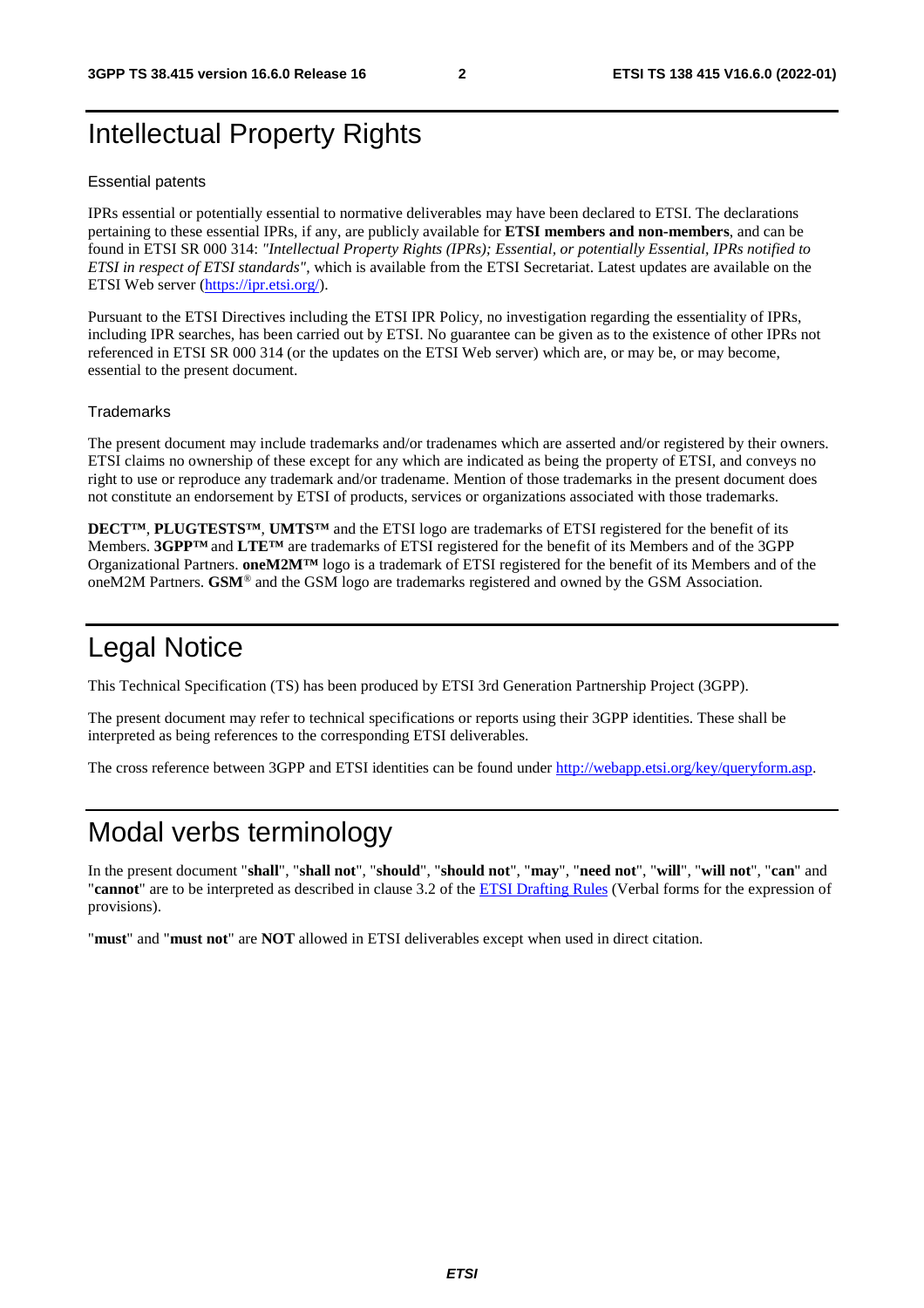$\mathbf{3}$ 

## Contents

| 1                    |    |  |  |  |  |  |  |  |  |  |
|----------------------|----|--|--|--|--|--|--|--|--|--|
| 2                    |    |  |  |  |  |  |  |  |  |  |
| 3                    |    |  |  |  |  |  |  |  |  |  |
| 3.1                  |    |  |  |  |  |  |  |  |  |  |
| 3.2                  |    |  |  |  |  |  |  |  |  |  |
| 4                    |    |  |  |  |  |  |  |  |  |  |
| 4.1                  |    |  |  |  |  |  |  |  |  |  |
| 5                    |    |  |  |  |  |  |  |  |  |  |
| 5.1                  |    |  |  |  |  |  |  |  |  |  |
| 5.2                  |    |  |  |  |  |  |  |  |  |  |
| 5.3                  |    |  |  |  |  |  |  |  |  |  |
| 5.4                  |    |  |  |  |  |  |  |  |  |  |
| 5.4.1                |    |  |  |  |  |  |  |  |  |  |
| 5.4.1.1<br>5.4.1.2   |    |  |  |  |  |  |  |  |  |  |
| 5.4.2                |    |  |  |  |  |  |  |  |  |  |
| 5.4.2.1              |    |  |  |  |  |  |  |  |  |  |
| 5.4.2.2              |    |  |  |  |  |  |  |  |  |  |
| 5.5                  |    |  |  |  |  |  |  |  |  |  |
| 5.5.1                |    |  |  |  |  |  |  |  |  |  |
| 5.5.2                |    |  |  |  |  |  |  |  |  |  |
| 5.5.2.1              |    |  |  |  |  |  |  |  |  |  |
| 5.5.2.2              |    |  |  |  |  |  |  |  |  |  |
| 5.5.3                |    |  |  |  |  |  |  |  |  |  |
| 5.5.3.1              |    |  |  |  |  |  |  |  |  |  |
| 5.5.3.2<br>5.5.3.3   |    |  |  |  |  |  |  |  |  |  |
| 5.5.3.4              |    |  |  |  |  |  |  |  |  |  |
| 5.5.3.5              |    |  |  |  |  |  |  |  |  |  |
| 5.5.3.6              | 12 |  |  |  |  |  |  |  |  |  |
| 5.5.3.7              |    |  |  |  |  |  |  |  |  |  |
| 5.5.3.8              |    |  |  |  |  |  |  |  |  |  |
| 5.5.3.9              |    |  |  |  |  |  |  |  |  |  |
| 5.5.3.10             |    |  |  |  |  |  |  |  |  |  |
| 5.5.3.11             |    |  |  |  |  |  |  |  |  |  |
| 5.5.3.12             |    |  |  |  |  |  |  |  |  |  |
| 5.5.3.13             |    |  |  |  |  |  |  |  |  |  |
| 5.5.3.14             |    |  |  |  |  |  |  |  |  |  |
| 5.5.3.15             |    |  |  |  |  |  |  |  |  |  |
| 5.5.3.16<br>5.5.3.17 |    |  |  |  |  |  |  |  |  |  |
| 5.5.3.18             |    |  |  |  |  |  |  |  |  |  |
| 5.5.3.19             |    |  |  |  |  |  |  |  |  |  |
| 5.5.3.20             |    |  |  |  |  |  |  |  |  |  |
| 5.5.3.21             |    |  |  |  |  |  |  |  |  |  |
| 5.5.3.22             |    |  |  |  |  |  |  |  |  |  |
| 5.5.4                |    |  |  |  |  |  |  |  |  |  |
| 5.6                  |    |  |  |  |  |  |  |  |  |  |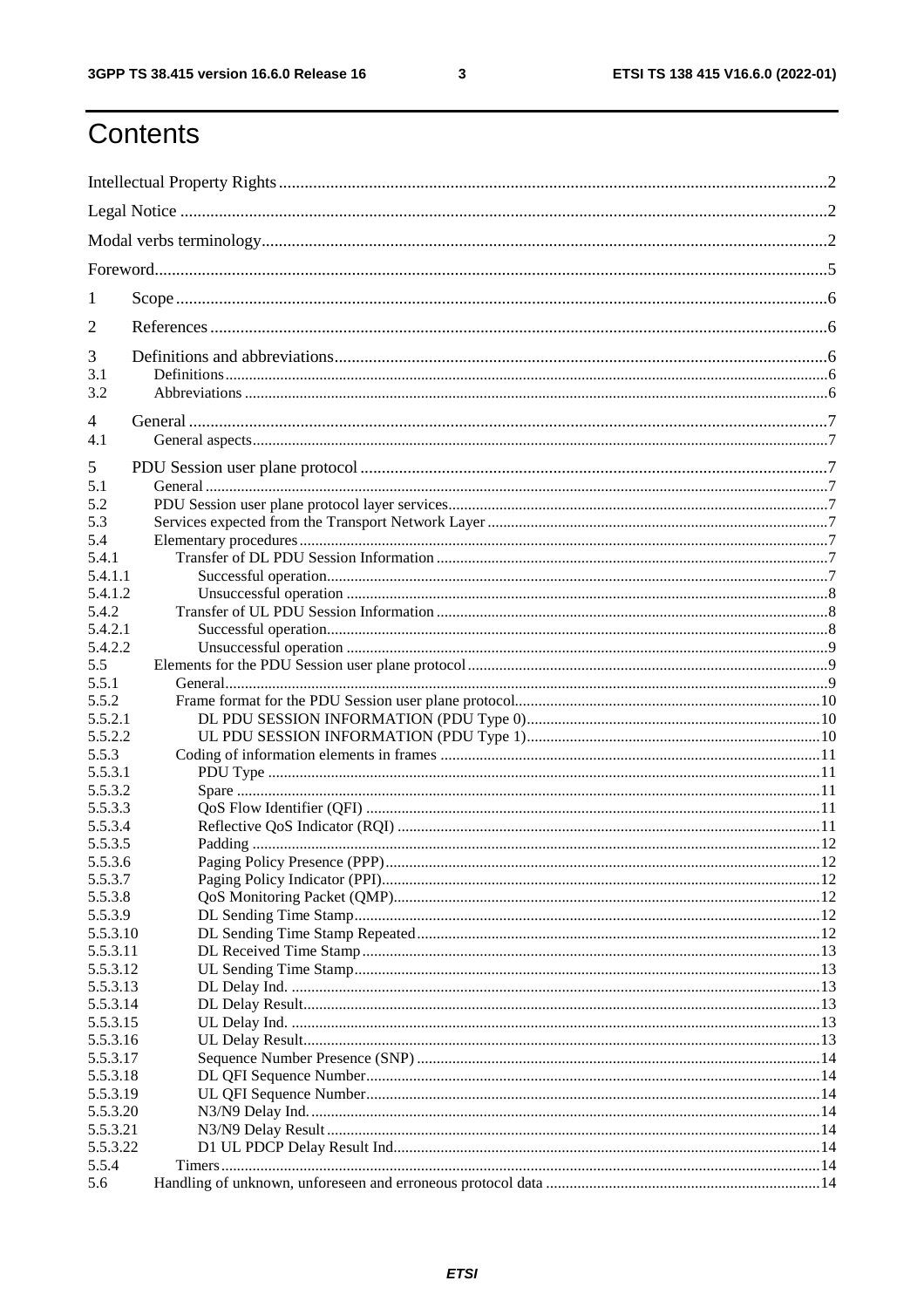$\overline{\mathbf{4}}$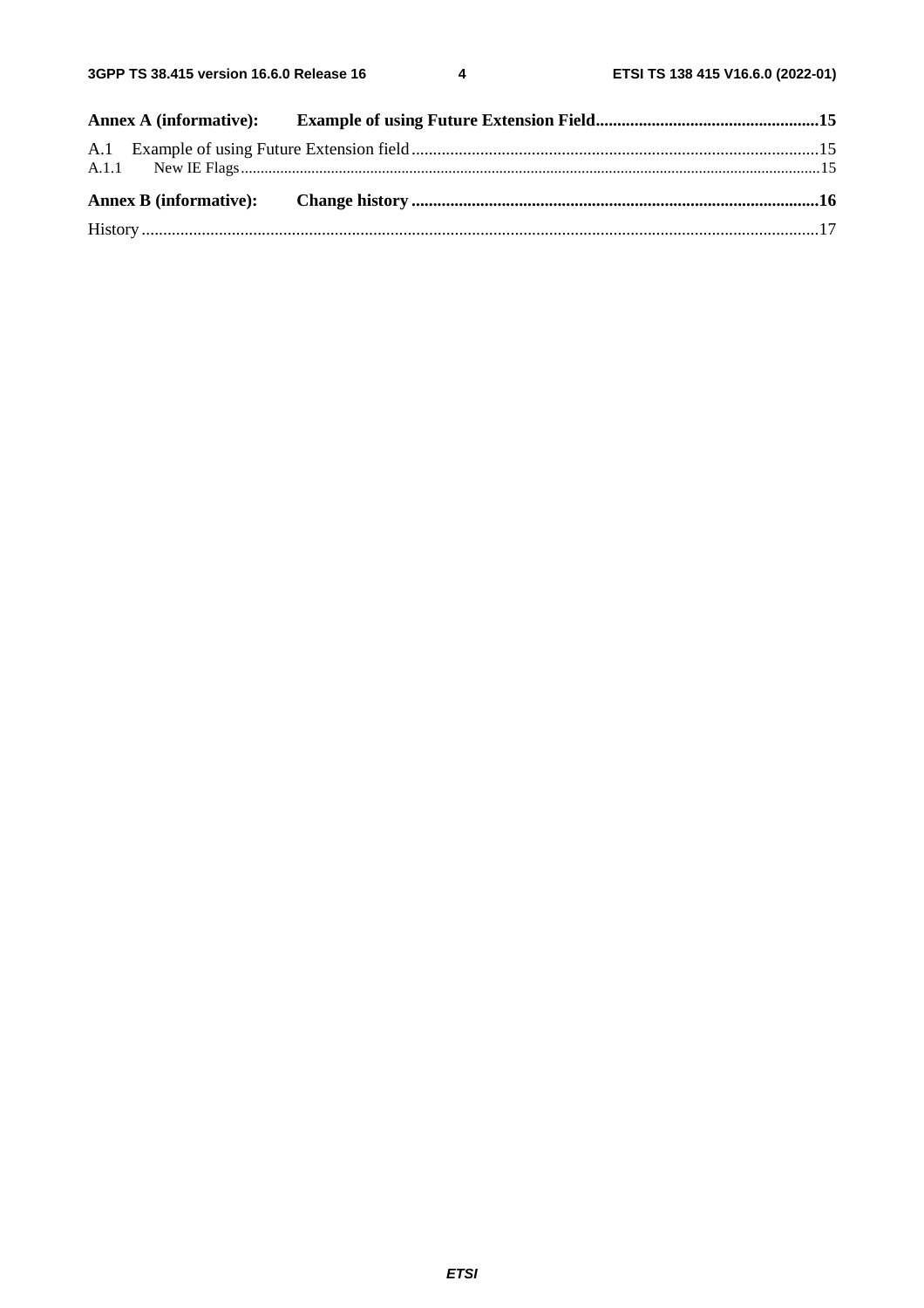## Foreword

This Technical Specification has been produced by the 3rd Generation Partnership Project (3GPP).

The contents of the present document are subject to continuing work within the TSG and may change following formal TSG approval. Should the TSG modify the contents of the present document, it will be re-released by the TSG with an identifying change of release date and an increase in version number as follows:

Version x.y.z

where:

- x the first digit:
	- 1 presented to TSG for information;
	- 2 presented to TSG for approval;
	- 3 or greater indicates TSG approved document under change control.
- y the second digit is incremented for all changes of substance, i.e. technical enhancements, corrections, updates, etc.
- z the third digit is incremented when editorial only changes have been incorporated in the document.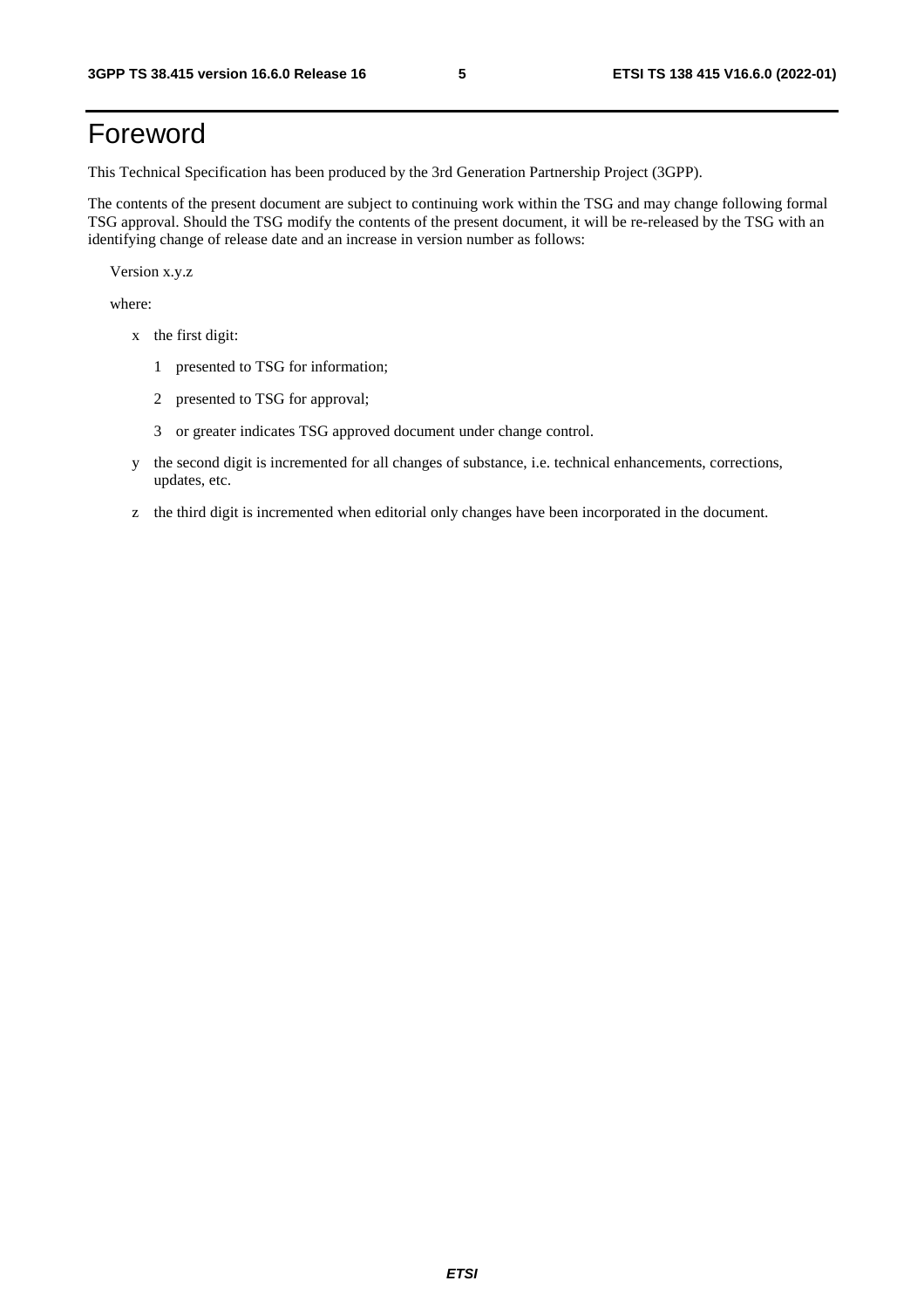## 1 Scope

The present document specifies the PDU Session user plane protocol being used over the NG-U, Xn-U and N9 interfaces. Applicability to other interfaces is not precluded.

## 2 References

The following documents contain provisions which, through reference in this text, constitute provisions of the present document.

- References are either specific (identified by date of publication, edition number, version number, etc.) or non-specific.
- For a specific reference, subsequent revisions do not apply.
- For a non-specific reference, the latest version applies. In the case of a reference to a 3GPP document (including a GSM document), a non-specific reference implicitly refers to the latest version of that document *in the same Release as the present document*.
- [1] 3GPP TR 21.905: "Vocabulary for 3GPP Specifications".
- [2] 3GPP TS 38.300: "NextGen Radio Access Network (NG-RAN); Overall description; Stage 2".
- [3] 3GPP TS 29.281: "General Packet Radio System (GPRS) Tunnelling Protocol User Plane (GTPv1-U)".
- [4] 3GPP TS 37.324: "E-UTRA and NR; Service Data Application Protocol (SDAP) specification".
- [5] 3GPP TS 23.501: "System Architecture for the 5G System; Stage 2".
- [6] IETF RFC 5905 (2010-06): "Network Time Protocol Version 4: Protocol and Algorithms Specification".
- [7] 3GPP TS 38.413: "NG-RAN; NG Application Protocol (NGAP)".

## 3 Definitions and abbreviations

## 3.1 Definitions

For the purposes of the present document, the terms and definitions given in 3GPP TR 21.905 [1] and the following apply. A term defined in the present document takes precedence over the definition of the same term, if any, in 3GPP TR 21.905 [1].

**NG-U**: logical interface between NG-RAN node and UPF as described in TS 38.300 [2].

**Xn-U**: logical interface between NG-RAN nodes as defined in TS 38.300 [2].

## 3.2 Abbreviations

For the purposes of the present document, the abbreviations given in 3GPP TR 21.905 [1] and the following apply. An abbreviation defined in the present document takes precedence over the definition of the same abbreviation, if any, in 3GPP TR 21.905 [1].

| <b>PPI</b> | Paging Policy Indicator   |
|------------|---------------------------|
| <b>PPP</b> | Paging Policy Presence    |
| <b>OFI</b> | OoS Flow Identifier       |
| <b>ROA</b> | Reflective QoS Attribute  |
| <b>ROI</b> | Reflective QoS Indication |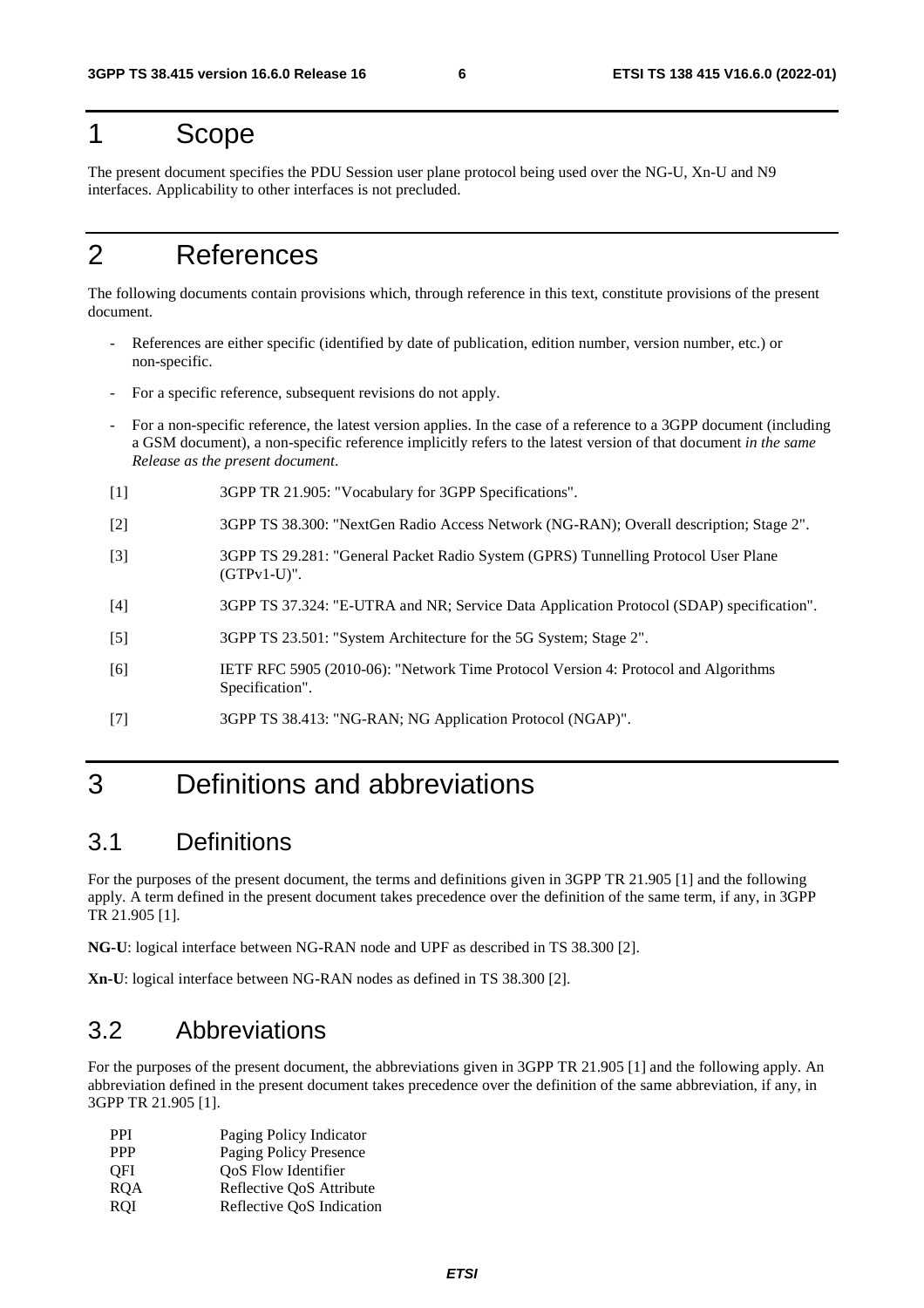| $_{\rm IIP}$ | User Plane          |
|--------------|---------------------|
| UPF          | User Plane Function |

## 4 General

## 4.1 General aspects

The PDU Session User Plane protocol is located in the User Plane of the Radio Network Layer above the Transport Network Layer of the interface.

Each PDU session User Plane protocol instance is associated to one PDU Session.

In this version of the present document, the PDU session user plane protocol data is conveyed by GTP-U protocol means, more specifically, by means of the "GTP-U Container" GTP-U Extension Header as defined in TS 29.281 [3].

## 5 PDU Session user plane protocol

## 5.1 General

The PDU session UP layer uses services of the Transport Network Layer in order to send its packets over the interface.

## 5.2 PDU Session user plane protocol layer services

The following functions are provided by the PDU Session User Plane protocol:

Provision of control information elements (e.g. QFI, RQI) associated with a PDU session.

## 5.3 Services expected from the Transport Network Layer

The PDU session UP layer expects the following services from the Transport Network Layer:

Transfer of PDU session User Plane PDUs.

## 5.4 Elementary procedures

## 5.4.1 Transfer of DL PDU Session Information

### 5.4.1.1 Successful operation

The purpose of the Transfer of DL PDU Session Information procedure is to send control information elements related to the PDU Session from UPF to NG-RAN.

In the case of uplink and downlink data forwarding the DL PDU Session Information procedure shall be used to send control information elements related to the PDU Session from NG-RAN node to UPF, or from UPF to NG-RAN node, or between NG-RAN nodes.

A PDU Session user plane instance making use of the Transfer of DL PDU Session Information procedure is associated to a single PDU Session. The Transfer of DL PDU Session Information procedure may be invoked whenever packets for that particular PDU Session need to be transferred across the related interface instance.

The DL PDU SESSION INFORMATION frame includes a QoS Flow Identifier (QFI) field associated with the transferred packet. The NG-RAN shall use the received QFI to determine the QoS flow and QoS profile which are associated with the received packet.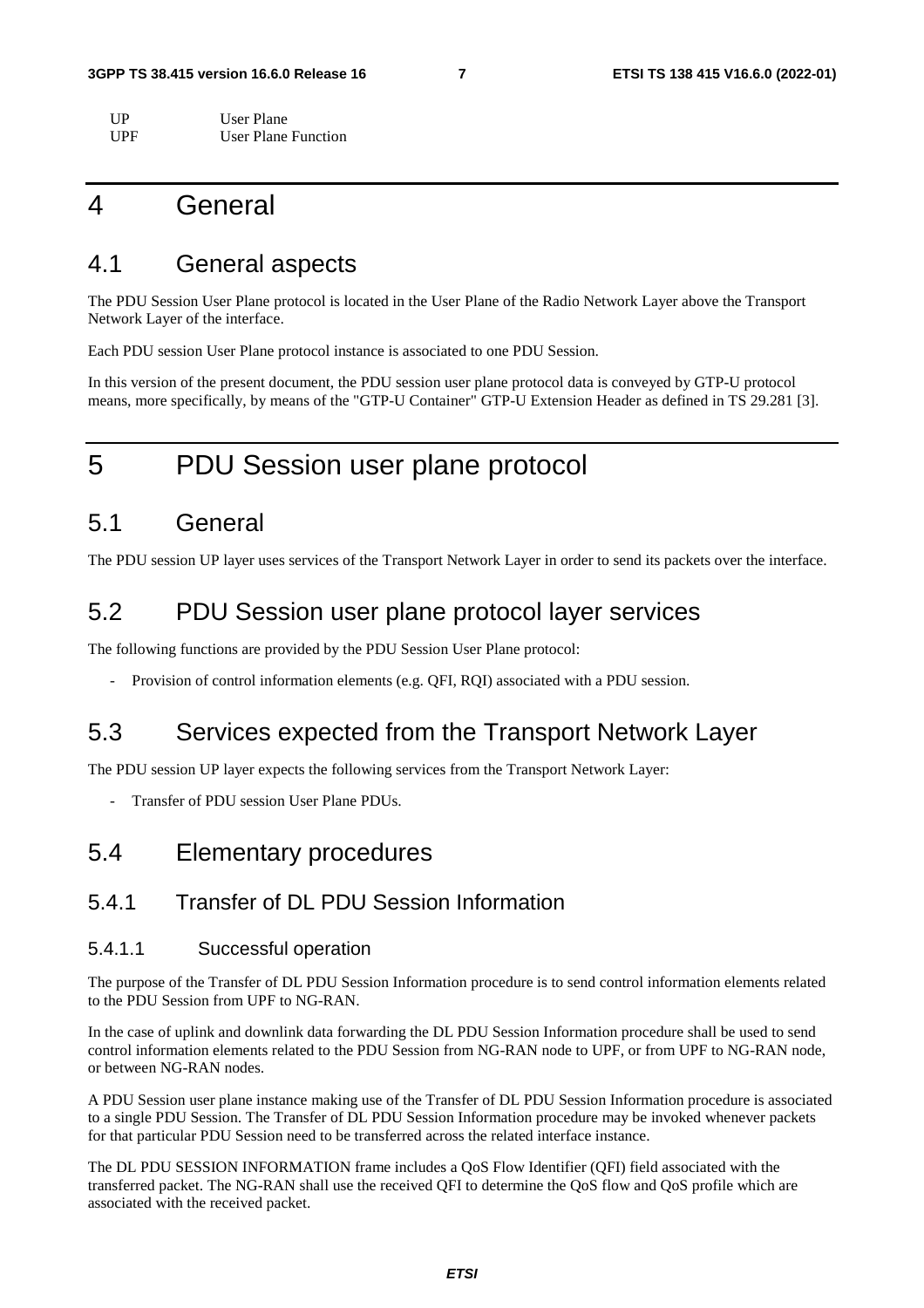The DL PDU SESSION INFORMATION frame shall include the Reflective QoS Indicator (RQI) field to indicate that user plane Reflective QoS shall be activated or not. The NG-RAN shall, if RQA has been configured for the involved QoS flow, take the RQI into account as specified in TS 37.324 [4].

The DL PDU SESSION INFORMATION frame may also include a Paging Policy Indicator (PPI) field associated with the transferred packet. The NG-RAN shall use the received PPI to determine the paging policy differentiation which is associated with the received packet as described in [5].

The DL PDU SESSION INFORMATION frame may also include a QoS Monitoring Packet (QMP) field and a DL sending time stamp field. The NG-RAN shall, if QoS monitoring has been configured for the included QFI field, perform delay measurement and QoS monitoring, as specified in TS 23.501 [5].

The DL PDU SESSION INFORMATION frame may also include a DL QFI Sequence Number field associated with the transferred packet. The NG-RAN shall, if the QoS flow has been configured eligible for redundant transport bearer in TS 38.413 [6], use the received DL QFI Sequence Number field to determine and eliminate duplicated packets for a given QoS flow as specified in TS 23.501 [5].

When needed, the NG-RAN shall propagate the DL PDU Session Information to a peer NG-RAN.



#### **Figure 5.4.1.1-1: Successful Transfer of DL PDU Session Information**

5.4.1.2 Unsuccessful operation

Void.

## 5.4.2 Transfer of UL PDU Session Information

### 5.4.2.1 Successful operation

The purpose of the Transfer of UL PDU Session Information procedure is to send control information elements related to the PDU Session from NG-RAN to UPF.

An UL PDU Session user plane instance making use of the Transfer of UL PDU Session Information procedure is associated to a single PDU Session. The Transfer of UL PDU Session Information procedure may be invoked whenever packets for that particular PDU Session need to be transferred across the related interface instance.

The UL PDU SESSION INFORMATION frame includes a QoS Flow Identifier (QFI) field associated with the transferred packet.

If QoS monitoring has been requested for the included QFI field, the UL PDU SESSION INFORMATION frame may include a QoS Monitoring Packet (QMP) field, a DL sending time stamp repeated field, a DL receiving time stamp field, a UL sending time stamp field, and/or delay result for UL or DL. If QoS monitoring with N3/N9 delay reporting has been requested for the included QFI field, the I-UPF may include in the UL PDU SESSION INFORMATION frame a N3/N9 Delay Ind. field, a N3/N9 Delay Result field and delay result for UL and DL if received from the RAN. The UPF shall, if supported, use this information to calculate UL, DL, or RTT delay as specified in TS 23.501 [5].

The UL PDU SESSION INFORMATION frame may also include a UL QFI Sequence Number field associated with the transferred packet. The UPF shall, if the QoS flow has been configured eligible for redundant transport bearer in TS 38.413 [6], use the received UL QFI Sequence Number field to determine and eliminate duplicated packets for a given QoS flow as specified in TS 23.501 [5].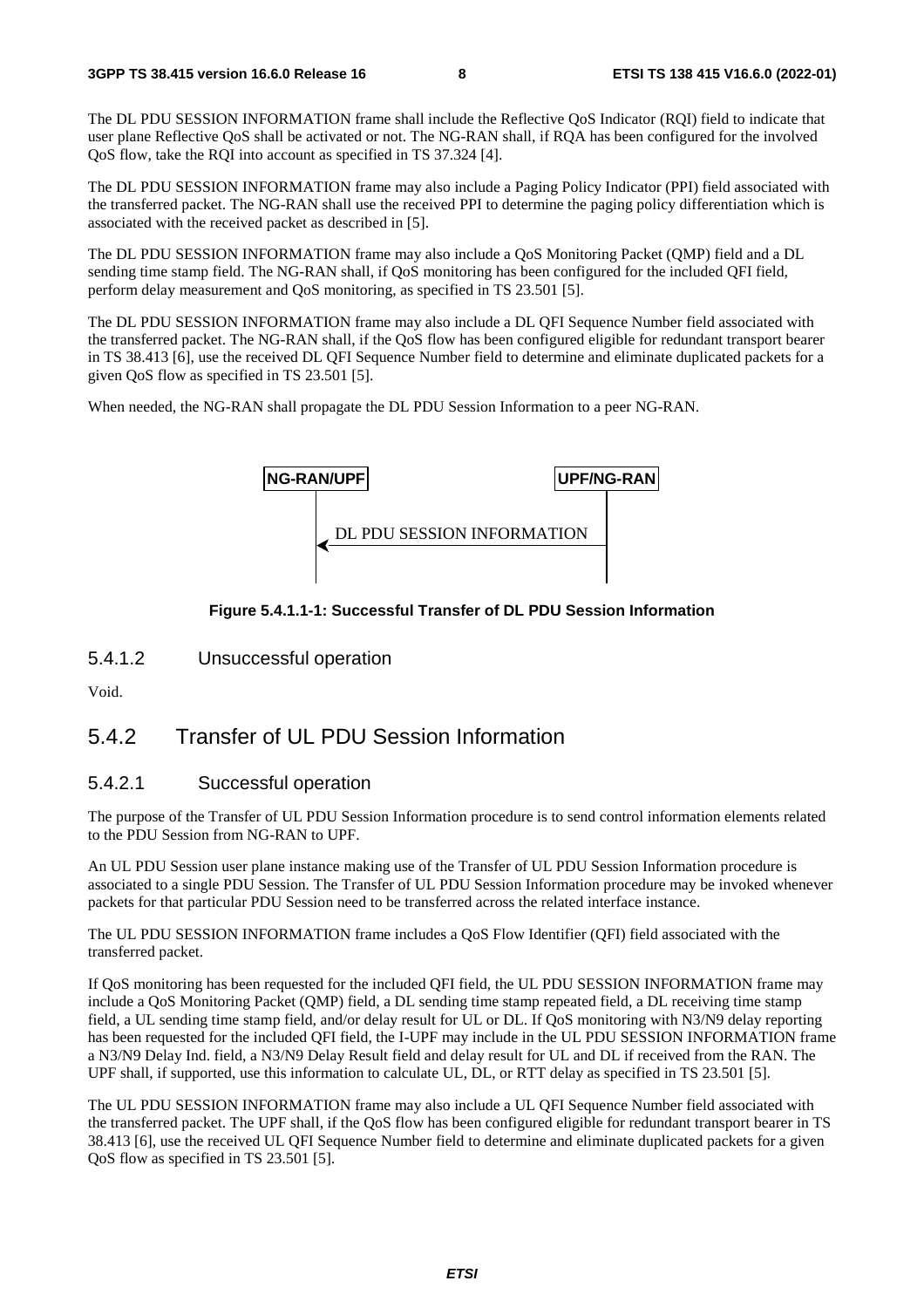

**Figure 5.4.2.1-1: Successful Transfer of UL PDU Session Information** 

5.4.2.2 Unsuccessful operation

Void.

## 5.5 Elements for the PDU Session user plane protocol

## 5.5.1 General

In the present document the structure of frames are specified by using figures similar to figure 5.5.1-1.

|                         |         | Number of<br>Octets |                |              |                |   |              |         |         |
|-------------------------|---------|---------------------|----------------|--------------|----------------|---|--------------|---------|---------|
| $\overline{7}$          | 6       | 5                   | $\overline{4}$ | 3            | $\overline{2}$ | 1 | $\mathbf{0}$ |         |         |
| Field 1<br>Field 2      |         |                     |                |              |                |   |              | 1       | Octet 1 |
| Field 3<br>Field 4      |         |                     |                |              |                |   |              | 2       | Octet 2 |
|                         |         | Field 4 continue    |                | Spare        |                |   |              |         | Octet 3 |
|                         | Field 6 |                     |                |              |                |   |              |         | Octet 4 |
|                         |         | Field 6 continue    |                | Padding bits |                |   |              | Octet 5 |         |
| <b>Future Extension</b> |         |                     |                |              |                |   |              | $0-m$   |         |
| Padding                 |         |                     |                |              |                |   |              | $0 - 3$ |         |

#### **Figure 5.5.1-1: Example frame format**

Unless otherwise indicated, fields which consist of multiple bits within an octet have the most significant bit located at the higher bit position (indicated above frame in figure 5.5.1-1). In addition, if a field spans several octets, most significant bits are located in lower numbered octets (right of frame in figure 5.5.1-1).

On the NG interface, the frame is transmitted starting from the lowest numbered octet. Within each octet, the bits are sent according to decreasing bit position (bit position 7 first).

Spare bits should be set to "0" by the sender and should not be checked by the receiver.

The header part of the frame is always an integer number of octets. The payload part is octet aligned (by adding 'Padding Bits' when needed).

The receiver should be able to remove an additional Future Extension field that may be present. See description of Future Extension field in A.1.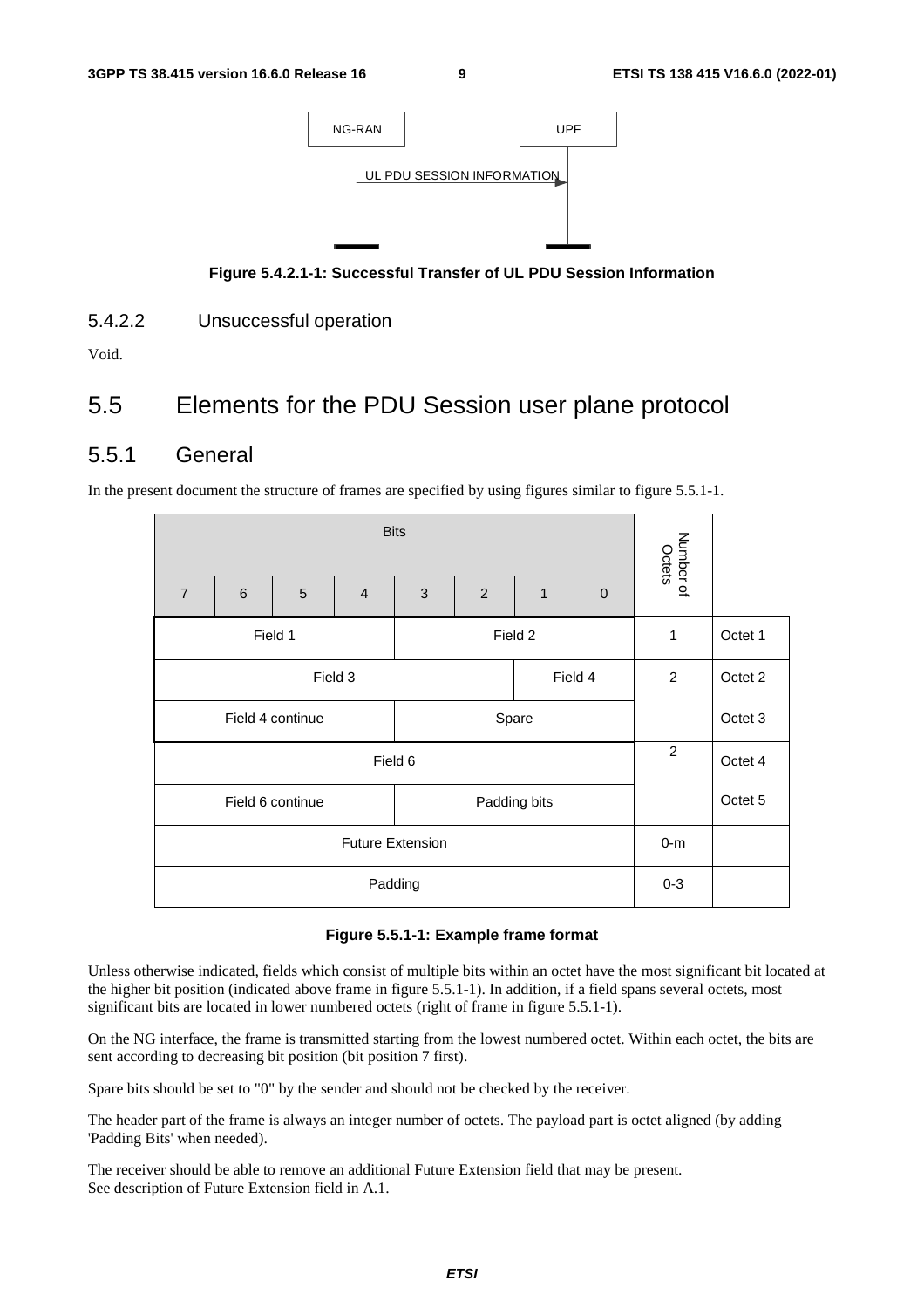Padding octets may be added at the end of the frame, see Padding in 5.5.3.5.

## 5.5.2 Frame format for the PDU Session user plane protocol

## 5.5.2.1 DL PDU SESSION INFORMATION (PDU Type 0)

This frame format is defined to allow the NG-RAN to receive some control information elements which are associated with the transfer of a packet over the interface.

The following shows the respective DL PDU SESSION INFORMATION frame.

| <b>Bits</b>            |                       |                 |                     |     |            |   |          |                     |
|------------------------|-----------------------|-----------------|---------------------|-----|------------|---|----------|---------------------|
| $\overline{7}$         | $6\phantom{1}6$       | 5               | $\overline{4}$      | 3   | 2          | 1 | $\Omega$ | Number<br>of Octets |
|                        |                       | PDU Type $(=0)$ |                     | QMP | <b>SNP</b> |   | Spare    | 1                   |
| <b>PPP</b>             | <b>RQI</b>            |                 | QoS Flow Identifier |     |            |   |          |                     |
|                        | PPI<br>Spare          |                 |                     |     |            |   |          | 0 or 1              |
|                        | DL Sending Time Stamp |                 |                     |     |            |   |          |                     |
| DL QFI Sequence Number |                       |                 |                     |     |            |   |          | 0 or 3              |
| Padding                |                       |                 |                     |     |            |   |          | $0 - 3$             |
|                        |                       |                 |                     |     |            |   |          |                     |

**Figure 5.5.2.1-1: DL PDU SESSION INFORMATION (PDU Type 0) Format** 

## 5.5.2.2 UL PDU SESSION INFORMATION (PDU Type 1)

This frame format is defined to allow the UPF to receive some control information elements which are associated with the transfer of a packet over the interface.

The following shows the respective UL PDU SESSION INFORMATION frame.

| 7                              | 6                                         | 5               | $\overline{4}$ | 3   | 2                    | 1                   | $\Omega$   | Number<br>of Octets |  |  |  |
|--------------------------------|-------------------------------------------|-----------------|----------------|-----|----------------------|---------------------|------------|---------------------|--|--|--|
|                                |                                           | PDU Type $(=1)$ |                | QMP | DL.<br>Delay<br>Ind. | UL<br>Delay<br>Ind. | <b>SNP</b> |                     |  |  |  |
| N3/N9<br>Delay<br>Ind.         | QoS Flow Identifier<br>New<br>IE.<br>Flag |                 |                |     |                      |                     |            |                     |  |  |  |
| DL Sending Time Stamp Repeated |                                           |                 |                |     |                      |                     |            | $0$ or $8$          |  |  |  |
| <b>DL Received Time Stamp</b>  |                                           |                 |                |     |                      |                     |            | $0$ or $8$          |  |  |  |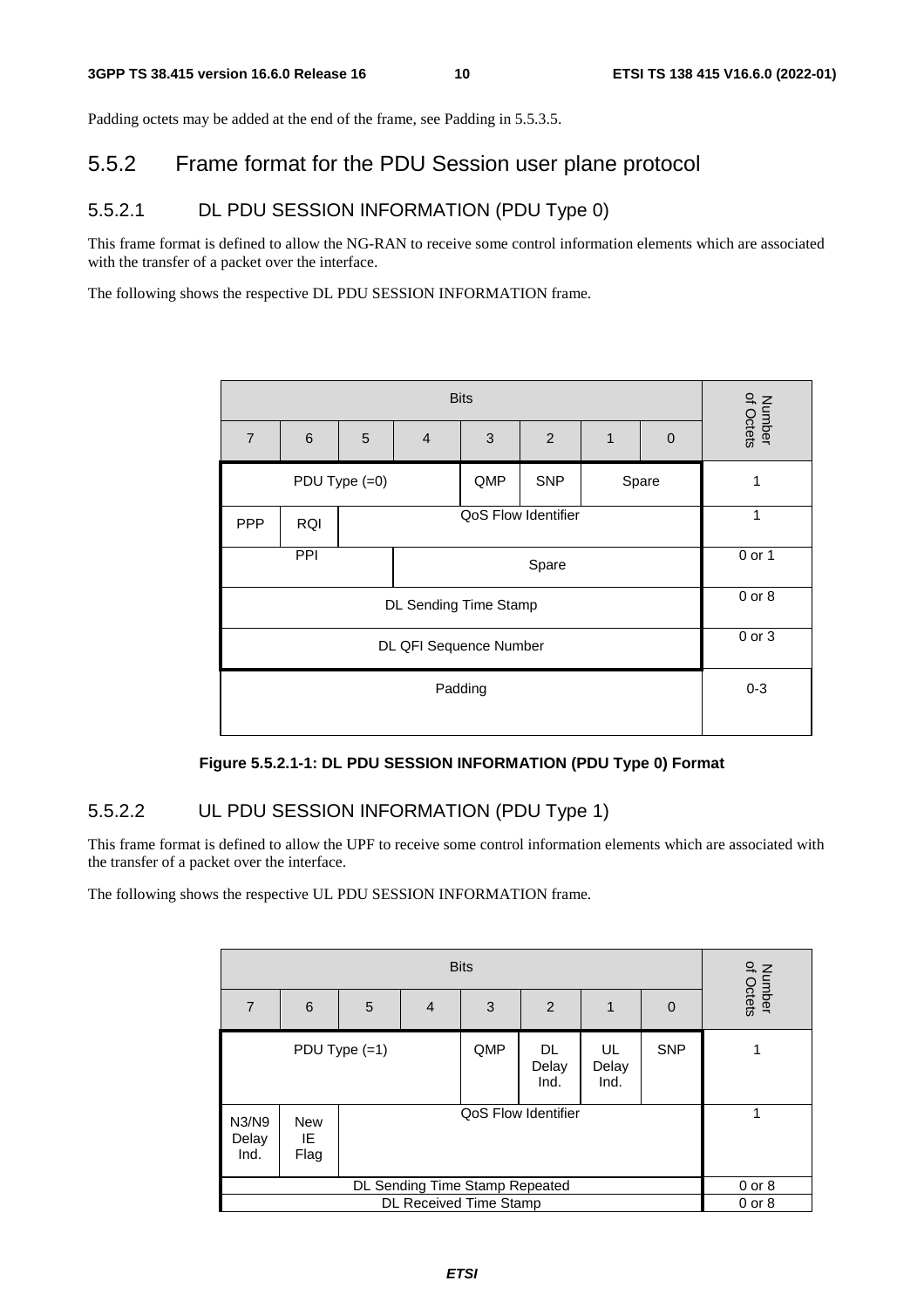|                               |                                                                                                                                                                                                                                      |  |  | UL Sending Time Stamp  |  |  |  | $0$ or $8$ |  |
|-------------------------------|--------------------------------------------------------------------------------------------------------------------------------------------------------------------------------------------------------------------------------------|--|--|------------------------|--|--|--|------------|--|
|                               | $0$ or $4$                                                                                                                                                                                                                           |  |  |                        |  |  |  |            |  |
|                               |                                                                                                                                                                                                                                      |  |  | <b>UL Delay Result</b> |  |  |  | $0$ or $4$ |  |
|                               |                                                                                                                                                                                                                                      |  |  | UL QFI Sequence Number |  |  |  | 0 or 3     |  |
|                               |                                                                                                                                                                                                                                      |  |  | N3/N9 Delay Result     |  |  |  | $0$ or $4$ |  |
| <b>New</b><br>IE flag<br>7(E) | <b>New</b><br><b>New</b><br><b>New</b><br><b>New</b><br><b>New</b><br><b>New</b><br><b>New</b><br>IE<br>IE<br>IE<br>IE<br>IE<br>IE<br>IE<br>Flag 5<br>Flag <sub>3</sub><br>Flag 1<br>Flag 0<br>Flag 4<br>Flag <sub>2</sub><br>Flag 6 |  |  |                        |  |  |  |            |  |
|                               | D <sub>1</sub> UL<br><b>PDCP</b><br>Delay<br>Spare<br>Result<br>Ind                                                                                                                                                                  |  |  |                        |  |  |  |            |  |
|                               | $0 - 3$                                                                                                                                                                                                                              |  |  |                        |  |  |  |            |  |
|                               |                                                                                                                                                                                                                                      |  |  |                        |  |  |  |            |  |

#### **Figure 5.5.2.2-1: UL PDU SESSION INFORMATION (PDU Type 1) Format**

The New IE Flag in bit 6 of 2<sup>nd</sup> octet in UL PDU SESSION INFORMATION (PDU Type 1) indicates if the first octet of New IE Flags Octet is present or not.

Bit 0 of New IE Flags Octet in UL PDU SESSION INFORMATION (PDU Type 1) indicates if the D1 UL PDCP Delay Result Ind is present (1) or not (0)

## 5.5.3 Coding of information elements in frames

### 5.5.3.1 PDU Type

**Description:** The PDU Type indicates the structure of the PDU session UP frame. The field takes the value of the PDU Type it identifies; i.e. "0" for PDU Type 0. The PDU type is in bit 4 to bit 7 in the first octet of the frame.

**Value range:** {0= DL PDU SESSION INFORMATION, 1=UL PDU SESSION INFORMATION, 2-15=reserved for future PDU type extensions}.

**Field length:** 4 bits.

#### 5.5.3.2 Spare

**Description:** The spare field is set to "0" by the sender and should not be interpreted by the receiver. This field is reserved for later versions.

**Value range:**  $(0-2^{n}-1)$ .

**Field Length:** n bits.

### 5.5.3.3 QoS Flow Identifier (QFI)

**Description:** When present this parameter indicates the QoS Flow Identifier of the QoS flow to which the transferred packet belongs.

**Value range:** {0..2<sup>6</sup>-1}.

**Field length:** 6 bits.

### 5.5.3.4 Reflective QoS Indicator (RQI)

**Description:** This parameter indicates activation of the reflective QoS towards the UE for the transferred packet as described in clause 5.4.1.1. It is used only in the downlink direction. If RQA (Reflective QoS Activation) has not been configured for the involved QoS flow, the RQI shall be ignored by the NG-RAN node.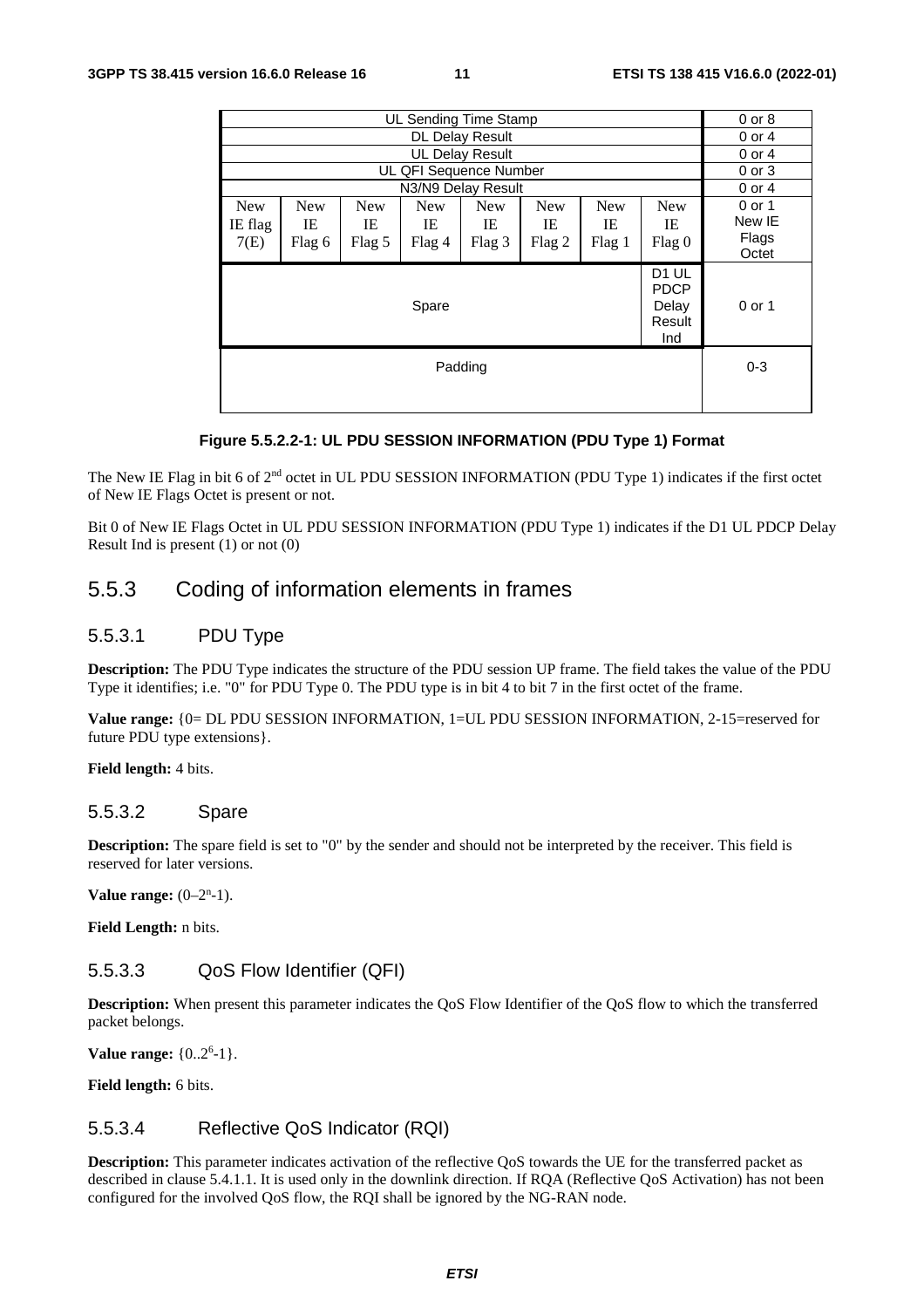**Value range:** {0= Reflective QoS activation not triggered, 1= Reflective QoS activation triggered}.

**Field length:** 1 bit.

### 5.5.3.5 Padding

**Description:** The padding is included at the end of the frame to ensure that the PDU Session user plane protocol PDU length (including padding and the future extension) is (n\*4– 2) octets, where n is a positive integer. If there is any future extension, the padding should be added after the future extensions.

Field Length: 0-3 octets.

### 5.5.3.6 Paging Policy Presence (PPP)

**Description:** This parameter indicates the presence of the Paging Policy Indicator (PPI).

**Value range:**  ${0 =$  Paging Policy Indicator not present,  $1 =$  Paging Policy Indicator present}.

**Field length:** 1 bit.

### 5.5.3.7 Paging Policy Indicator (PPI)

**Description:** When present, the Paging Policy Indicator is used for paging policy differentiation (see details in 3GPP TS 23.501 [5]). This field applies to PDU sessions of IP type.

**Value range:** {0..2<sup>3</sup>-1}.

**Field length:** 3 bits.

### 5.5.3.8 QoS Monitoring Packet (QMP)

**Description:** This parameter indicates that the transferred packet is used for QoS monitoring as described in clause 5.4.1.1 and clause 5.4.2.1. This parameter also indicates the presence of the DL Sending Time Stamp in the DL PDU Session Information frame and the presence of the DL Sending Time Stamp Repeated, the DL Receiving Time Stamp, the UL Sending Time Stamp in the UL PDU Session Information frame. If QoS monitoring has not been configured for the involved QoS flow, the QMP shall be ignored by the NG-RAN node.

**Value range:**  ${0 = not used for QoS monitoring, 1 = used for QoS monitoring}.$ 

**Field length:** 1 bit.

## 5.5.3.9 DL Sending Time Stamp

**Description:** This field indicates the time when the UPF sends the DL PDU Session Information frame with the QMP field set to 1. It is used only in the downlink direction and encoded in the same format as the 64-bit timestamp format as defined in Section 6 of IETF RFC 5905 [6].

**Value range:**  $\{0..2^{64}-1\}$ .

**Field length:** 8 octets.

## 5.5.3.10 DL Sending Time Stamp Repeated

**Description:** This field indicates the value of the DL Sending Time Stamp field that the NG-RAN has received in the DL PDU Session Information frame with the QMP field set to 1 for the involved QoS flow. It is used only in the uplink direction and encoded in the same format as the 64-bit timestamp format as defined in Section 6 of IETF RFC 5905 [6]. The UPF shall, if supported, use this information to calculate DL or RTT delay between the NG-RAN and the UPF as specified in [5].

**Value range:**  $\{0..2^{64}-1\}$ .

**Field length:** 8 octets.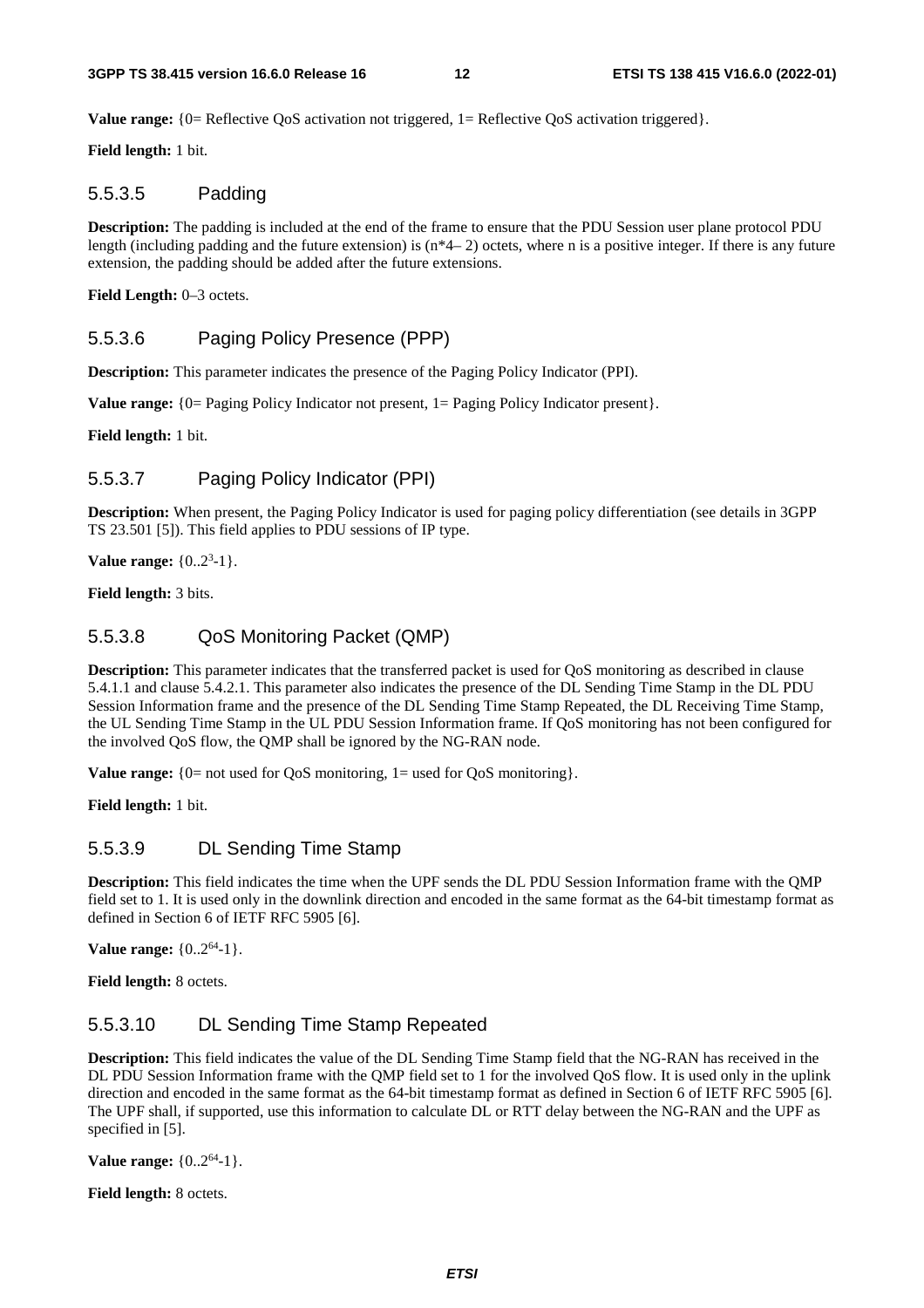## 5.5.3.11 DL Received Time Stamp

**Description:** This field indicates the time when the NG-RAN node receives the DL PDU Session Information frame with the QMP field set to 1 for the involved QoS flow. It is used only in the uplink direction and encoded in the same format as the 64-bit timestamp format as defined in Section 6 of IETF RFC 5905 [6]. The UPF shall, if supported, use this information to calculate DL or RTT delay between the NG-RAN and the UPF as specified in [5].

**Value range:**  $\{0..2^{64}-1\}$ .

**Field length:** 8 octets.

## 5.5.3.12 UL Sending Time Stamp

**Description:** This field indicates the time when the NG-RAN node sends this UL PDU Session Information frame. It is used only in the uplink direction and encoded in the same format as the 64-bit timestamp format as defined in Section 6 of IETF RFC 5905 [6]. The UPF shall, if supported, use this information to calculate UL or RTT delay between the NG-RAN and the UPF as specified in [5].

**Value range:**  $\{0..2^{64}-1\}$ .

**Field length:** 8 octets.

#### 5.5.3.13 DL Delay Ind.

**Description:** This parameter indicates the presence of DL Delay Result.

**Value range:**  ${0 = DL \tDelta W}$  Result not present,  $1 = DL \tDelta W$  Result present}.

**Field length:** 1 bit.

#### 5.5.3.14 DL Delay Result

**Description:** This field indicates the downlink delay measurement result which is the sum of the delay incurred in NG-RAN (including the delay at gNB-CU-UP, on F1-U and on gNB-DU) and the delay over Uu interface in milliseconds for the involved QoS flow. It is used only in the uplink direction and encoded as an Unsigned32 binary integer value. The UPF shall, if supported, use this information to calculate DL or RTT delay as specified in [5].

**Value range:**  $\{0..2^{32}-1\}$ .

Field length: 4 octets.

#### 5.5.3.15 UL Delay Ind.

**Description:** This parameter indicates the presence of UL Delay Result.

**Value range:**  ${0= UL$  Delay Result not present,  $1= UL$  Delay Result present}.

**Field length:** 1 bit.

### 5.5.3.16 UL Delay Result

**Description:** This field indicates the uplnk delay measurement result which is the sum of the delay incurred in NG-RAN (including the delay at gNB-CU-UP, on F1-U and on gNB-DU), the delay over Uu interface and the delay in the UE in milliseconds for the involved QoS flow. It is used only in the uplink direction and encoded as an Unsigned32 binary integer value. The UPF shall, if supported, use this information to calculate UL or RTT delay as specified in [5].

**Value range:** {0..2<sup>32</sup>-1}.

**Field length:** 4 octets.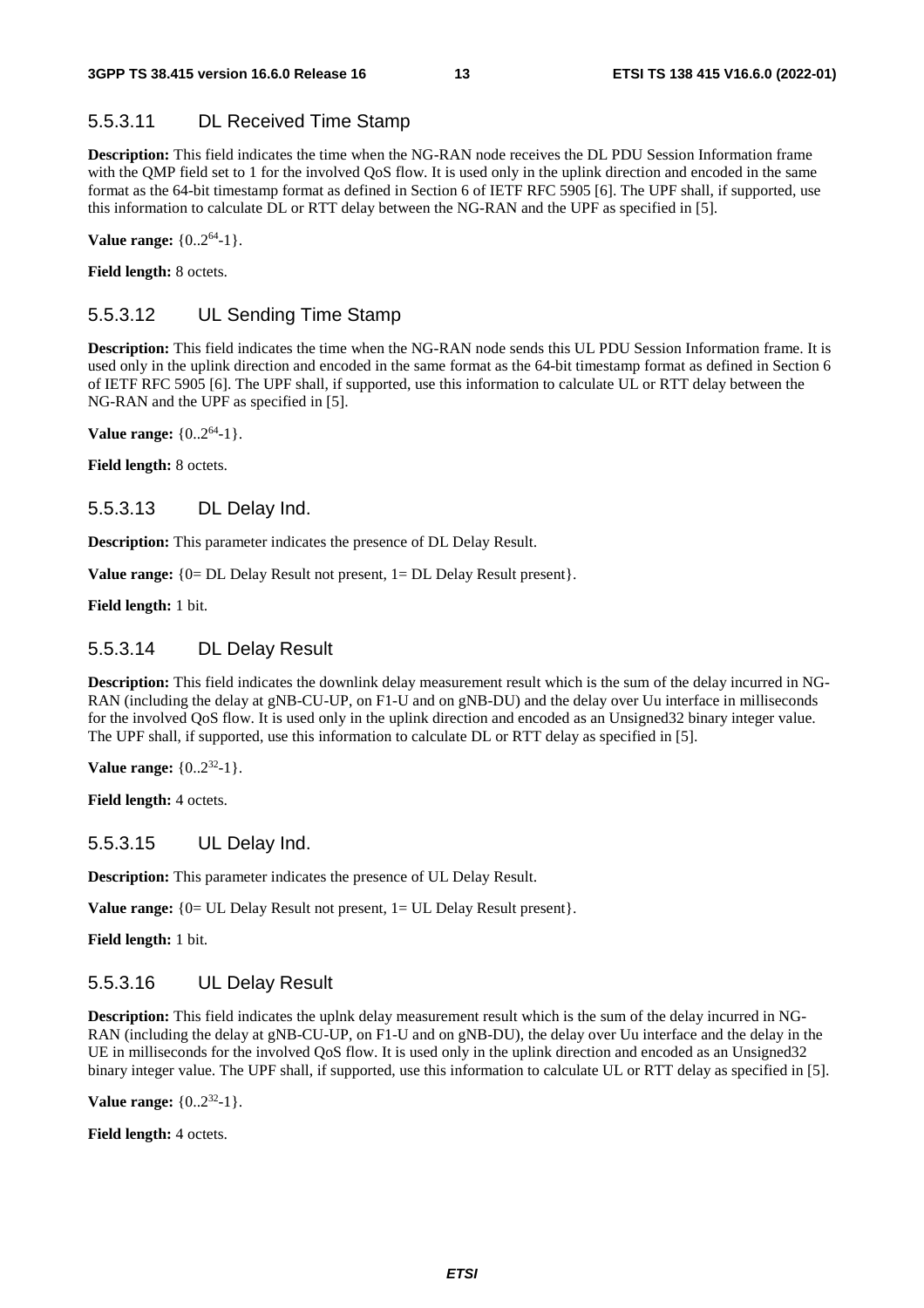## 5.5.3.17 Sequence Number Presence (SNP)

**Description:** This parameter indicates the presence of the DL QFI Sequence Number in the DL PDU Session Information frame or the presence of the UL QFI Sequence Number in the UL PDU Session Information frame.

**Value range:**  ${0 = DL/UL}$  QFI Sequence Number not present,  $1 = DL/UL$  QFI Sequence Number present}.

**Field length:** 1 bit.

## 5.5.3.18 DL QFI Sequence Number

**Description:** This parameter indicates the sequence number as assigned by the UPF associated with a given QoS Flow.

**Value range:**  $\{0..2^{24}-1\}$ .

**Field length:** 3 octets.

## 5.5.3.19 UL QFI Sequence Number

**Description:** This parameter indicates the sequence number as assigned by the NG-RAN node associated with a given QoS flow.

**Value range:**  $\{0..2^{24}-1\}$ .

Field length: 3 octets.

## 5.5.3.20 N3/N9 Delay Ind.

**Description:** This parameter indicates the presence of N3/N9 Delay Result.

**Value range:**  ${0 = N3/N9}$  Delay Result not present,  $1 = N3/N9$  Delay Result present.

**Field length:** 1 bit.

## 5.5.3.21 N3/N9 Delay Result

**Description:** This field indicates the accumulated N3 and N9 packet delay as specified in [5], and is reported by the I-UPF. The reported value is expressed in milliseconds and encoded as an Unsigned32 binary integer value.

**Value range:** {0..2<sup>32</sup>-1}.

**Field length:** 4 octets.

## 5.5.3.22 D1 UL PDCP Delay Result Ind

**Description:** This parameter indicates if the UL Delay Result includes or not includes the D1 measurement (UL PDCP Packet Average Delay). This parameter shall be ignored if the UL Delay Ind is set to "0".

**Value range:** {0= D1 UL PDCP Packet Average Delay measurement is not included, 1= D1 UL PDCP Packet Average Delay measurement is included}.

**Field length:** 1 bit.

## 5.5.4 Timers

Void.

## 5.6 Handling of unknown, unforeseen and erroneous protocol data

Void.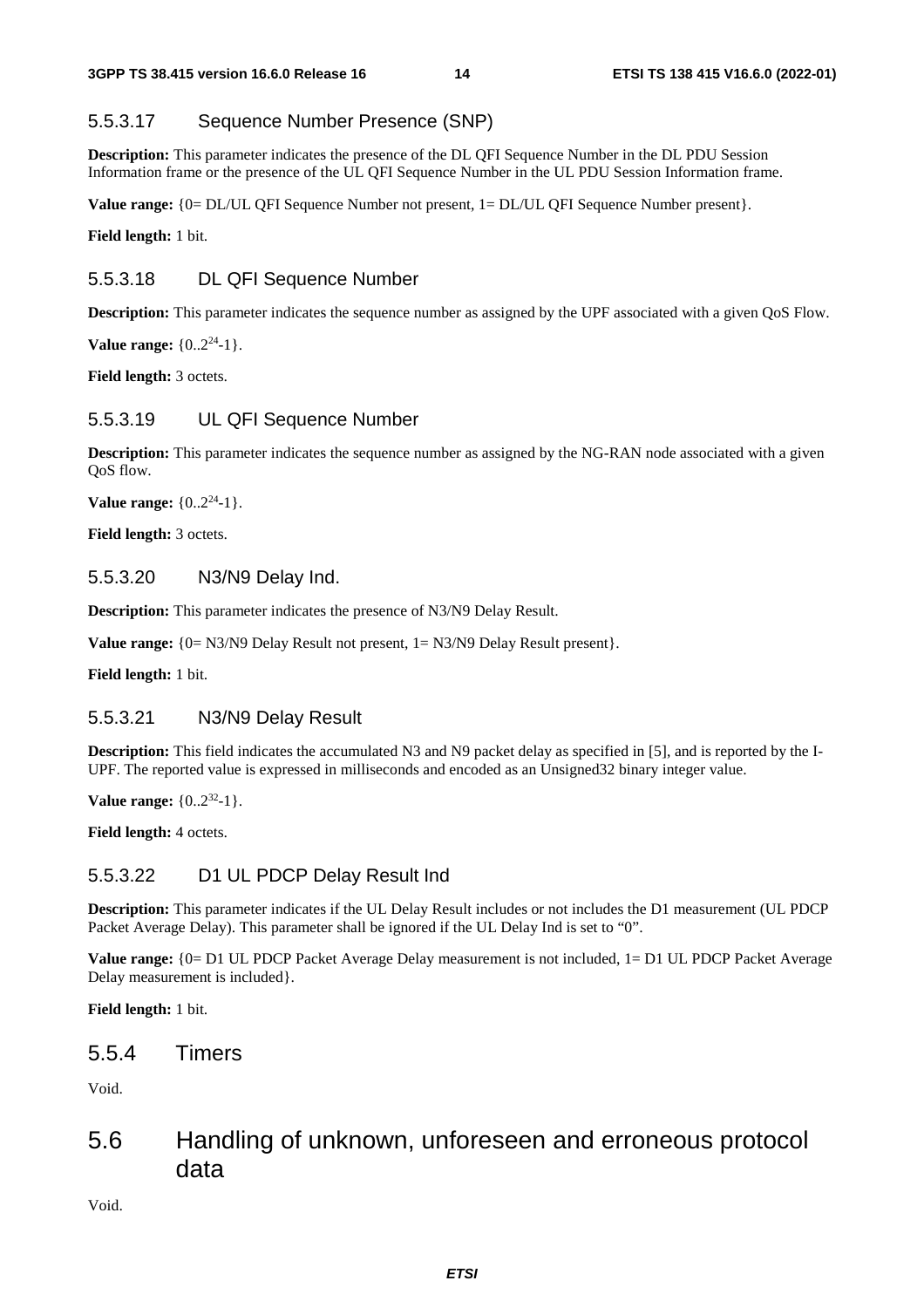## Annex A (informative): Example of using Future Extension Field

## A.1 Example of using Future Extension field

| New IE<br>flag<br>7(E) | New IE<br>flag<br>6 | New IE<br>flag<br>π | New IE<br>flag<br>Δ | New IE<br>flag<br>ີ | New IE<br>flag<br>◠ | New IE<br>flag | New IE<br>flag | 1 Octet<br>New IE Flags |
|------------------------|---------------------|---------------------|---------------------|---------------------|---------------------|----------------|----------------|-------------------------|
|                        | 3 Octets            |                     |                     |                     |                     |                |                |                         |
|                        | 2 Octets            |                     |                     |                     |                     |                |                |                         |

#### **Figure A.1-1: Example of future Extension Field**

In the Example of the future Extension Field, New IE flag 0 indicates if the New IE 1 is present or not. New IE flag 1 indicates if the new IE 2 is present or not.

## A.1.1 New IE Flags

**Description:** The *New IE Flags* IE is only present if at least one new IE is present. The *New IE Flags* IE contains flags indicating which new IEs that are present following the *New IE Flags* IE. The last bit position of the *New IE Flags* IE is used as the Extension Flag to allow the extension of the *New IE Flags* IE in the future. Extension octets of the *New IE Flags* IE shall follow directly after the first octet of the *New IE Flags* IE. When an extension octet of the *New IE Flags* IE is present, then all previous extension octets of the *New IE Flags* IE and the *New IE Flags* IE shall also be present, even if they have all their flag bits indicating no presence of their respective new IEs.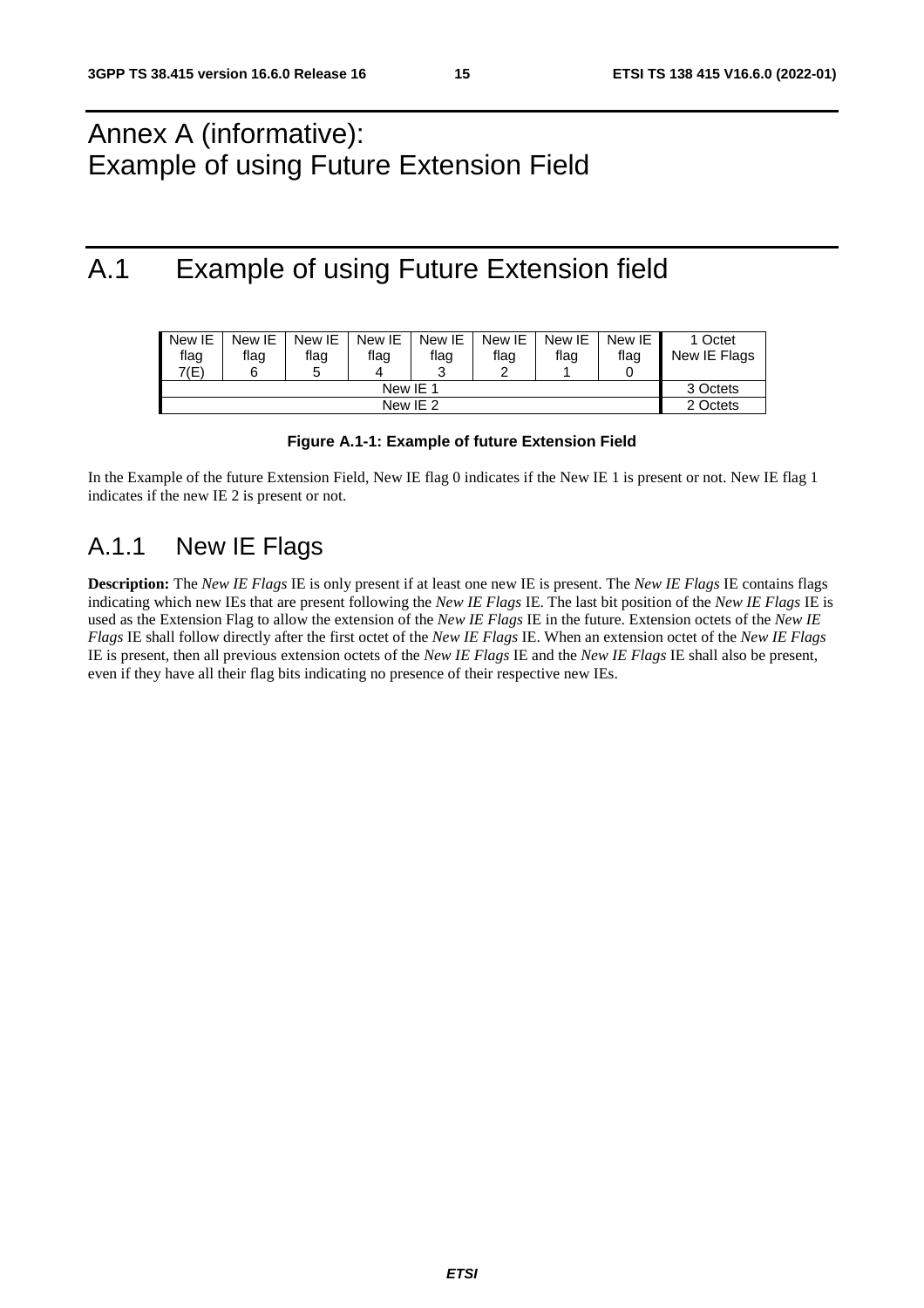## Annex B (informative): Change history

| <b>Change history</b> |                 |           |           |                |     |                                                                                                                                                                                                                                                                                                                   |                       |  |  |
|-----------------------|-----------------|-----------|-----------|----------------|-----|-------------------------------------------------------------------------------------------------------------------------------------------------------------------------------------------------------------------------------------------------------------------------------------------------------------------|-----------------------|--|--|
| <b>Date</b>           | <b>Meeting</b>  | TDoc      | <b>CR</b> | <b>Rev</b>     | Cat | <b>Subject/Comment</b>                                                                                                                                                                                                                                                                                            | <b>New</b><br>version |  |  |
| 2018-04               | R3#99bis        | R3-181720 |           |                |     | TS skeleton.                                                                                                                                                                                                                                                                                                      | 0.0.1                 |  |  |
| 2018-04               | R3#99bis        | R3-182525 |           |                |     | Integration of R3-182399 with sections 4 and 5 and annex A1.                                                                                                                                                                                                                                                      | 0.1.0                 |  |  |
| 2018-05               | R3#100          | R3-183594 |           |                |     | Integration of R3-182619 to remove editor's notes, remove FFS and<br>fix some editorials; integration of R3-183413 introducing PDU type<br>for downlink and uplink; removing the FFS of uplink frame type in<br>line with R3-182619 for downlink frame type; integration of R3-<br>183000 solving the FFS on QFI. | 0.2.0                 |  |  |
| 2018-06               | <b>RAN#80</b>   | RP-180740 |           |                |     | For approval.                                                                                                                                                                                                                                                                                                     | 1.0.0                 |  |  |
| 2018-06               | <b>RAN#80</b>   |           |           |                |     | Specification approved at TSG-RAN and placed under change<br>control                                                                                                                                                                                                                                              | 15.0.0                |  |  |
| 2018-09               | <b>RAN#81</b>   | RP-181922 | 0001      | 4              | F   | NR Corrections (38.415 Baseline CR covering RAN3#101<br>agreements)                                                                                                                                                                                                                                               | 15.1.0                |  |  |
| 2018-12               | <b>RAN#82</b>   | RP-182446 | 0003      |                | F   | Rapporteur's CR for TS38.415                                                                                                                                                                                                                                                                                      | 15.2.0                |  |  |
| 2020-03               | RAN#87-e        | RP-200425 | 0012      | 3              | B   | E2E delay measurement for QoS monitoring for URLLC                                                                                                                                                                                                                                                                | 16.0.0                |  |  |
| 2020-07               | RAN#88-e        | RP-201079 | 0010      | 5              | B   | Introduction of NR IIOT support to TS 38.415                                                                                                                                                                                                                                                                      | 16.1.0                |  |  |
| 2020-07               | RAN#88-e        | RP-201085 | 0013      |                | F   | QoS monitoring for URLLC                                                                                                                                                                                                                                                                                          | 16.1.0                |  |  |
| 2020-09               | <b>RAN#89-e</b> | RP-201950 | 0014      |                | F   | Need of D1 and Reporting interval for Qos monitoring for URLLC                                                                                                                                                                                                                                                    | 16.2.0                |  |  |
| 2020-09               | RAN#89-e        | RP-201948 | 0015      |                | F   | Rapporteur Correction of QoS Flow Redundancy                                                                                                                                                                                                                                                                      | 16.2.0                |  |  |
| 2020-12               | RAN#90-e        | RP-202313 | 0016      |                | F   | N3/N9 packet delay reporting for GTP-U path QoS monitoring                                                                                                                                                                                                                                                        | 16.3.0                |  |  |
| 2021-03               | RAN#91-e        | RP-210240 | 0019      | $\overline{2}$ | F   | UE support for D1 part of UL Delay and adding New IE Flag for<br>extensibility                                                                                                                                                                                                                                    | 16.4.0                |  |  |
| 2021-06               | RAN#92-e        | RP-211333 | 0027      |                | A   | Correction of PDU Type Frame                                                                                                                                                                                                                                                                                      | 16.5.0                |  |  |
| 2021-12               | RAN#94-e        | RP-212863 | 0030      | $\overline{2}$ | F   | Correction for UL PDU Session Information                                                                                                                                                                                                                                                                         | 16.6.0                |  |  |